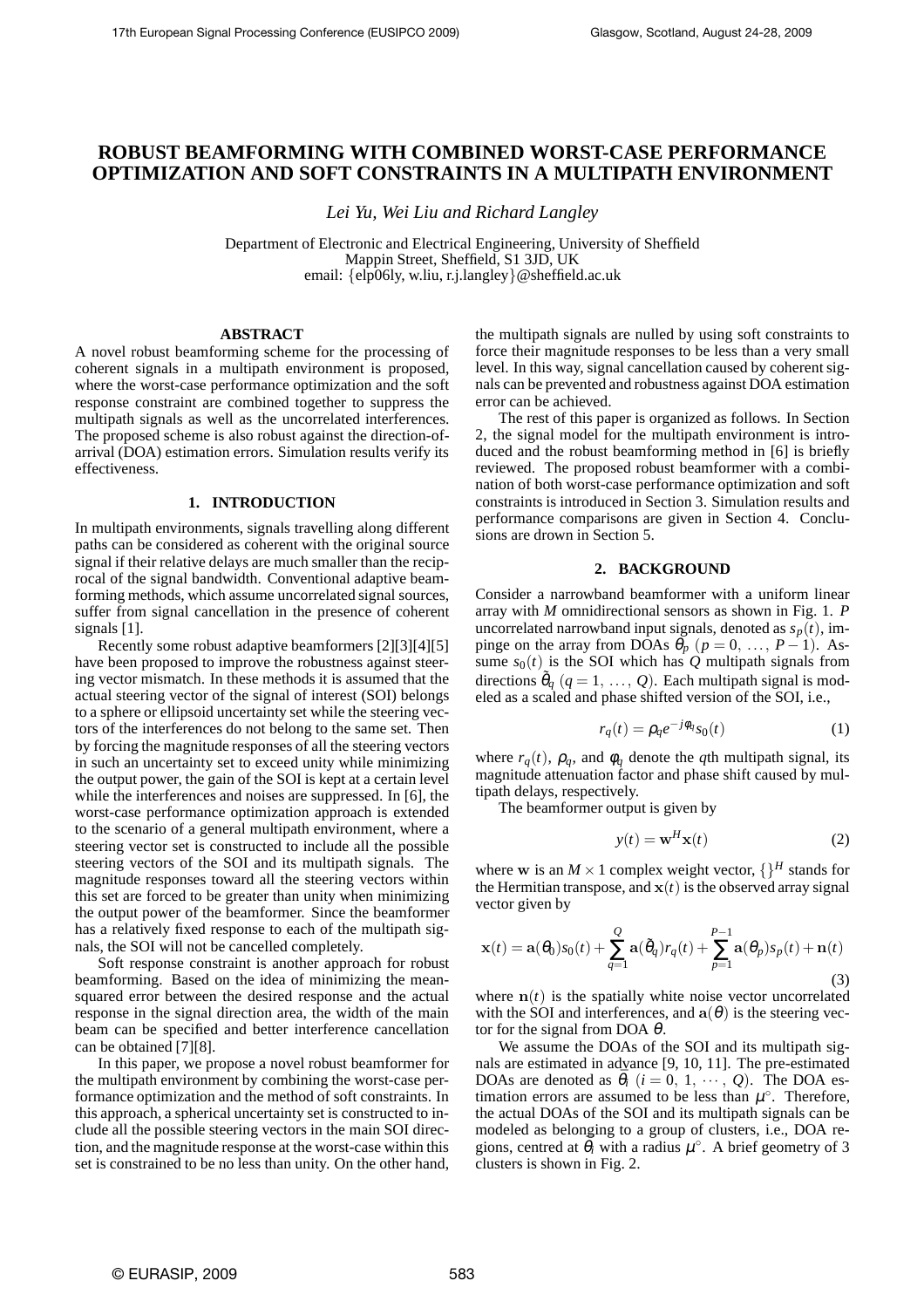

Figure 1: Beamformer with an *M*-sensor linear array.

In the method in [6], the actual steering vectors of the SOI and its multipath signals are assumed to belong to the following steering vector set

$$
\mathscr{A} = \{ \tilde{\mathbf{a}} \, | \, \tilde{\mathbf{a}} = \mathbf{a}(\bar{\theta}) + \mathbf{e}, \| \mathbf{e} \| \le \varepsilon, \bar{\theta} \in [\bar{\theta}_0, \cdots, \bar{\theta}_Q] \} \qquad (4)
$$

where  $\tilde{a}$  is the actual steering vector,  $e$  is a complex vector that describes the effect of steering vector distortion,  $\| \cdot \|$  denotes the Euclidean norm operation and  $\varepsilon$  is the bound of e.

The formulation of the robust beamformer is written as the following constrained minimization problem

$$
\min_{\mathbf{w}} \mathbf{w}^H \mathbf{R} \mathbf{w} \quad \text{subject to} \quad |\mathbf{w}^H \tilde{\mathbf{a}}| \ge 1, \, \forall \, \tilde{\mathbf{a}} \in \mathscr{A} \qquad (5)
$$

where  $\bf{R}$  is the sample covariance matrix of  $\bf{x}$ , which is given by

$$
\mathbf{R} = \frac{1}{N} \sum_{n=1}^{N} \mathbf{x}[n] \mathbf{x}^{H}[n] \tag{6}
$$

with *N* being the number of training snapshots.

In this approach, the magnitude response of the SOI and its multipath signals is constrained to be greater than unity. As a result, the response of the beamformer to all of these coherent signals, i.e. the SOI and its multipath signals, will be relatively fixed and it is very unlikely that they will cancel each other completely at the output. In this way, when the beamformer output variance is minimized, the interferences will be suppressed, and the SOI will be preserved to some degree.

#### **3. THE PROPOSED ROBUST BEAMFORMER**

In this section, we propose a new robust beamforming scheme for the multipath environment. In the main SOI cluster, the worst-case performance optimization is used to keep the SOI undistorted; in the remaining clusters, soft constraints are employed to null the multipath signals.

## **3.1 Worst-Case Constraint on the Main SOI Cluster**

We denote the actual steering vector of the SOI in the main cluster as b, which belongs to a spherical set  $\mathscr{B}$ . Then we force the magnitude of the array response for this particular steering vector <sup>b</sup> that corresponds to the smallest value of   $|\mathbf{w}^H\mathbf{b}|$ , i.e., the worst-case, to be greater than one,

$$
\min_{\mathbf{b}\in\mathscr{B}} |\mathbf{w}^H \mathbf{b}| \ge 1
$$
  

$$
\mathscr{B} = \{ \mathbf{b} | \mathbf{b} = \mathbf{a}(\bar{\theta}_0) + \mathbf{e}, ||\mathbf{e}|| \le \varepsilon \}.
$$
 (7)



Figure 2: Geometry of the clusters.

With b defined as above and by applying the triangle and Cauchy-Schwarz inequalities, we have

$$
|\mathbf{w}^{H}\mathbf{b}| = |\mathbf{w}^{H}[\mathbf{a}(\bar{\theta}_{0}) + \mathbf{e}]|
$$
  
\n
$$
\geq |\mathbf{w}^{H}\mathbf{a}(\bar{\theta}_{0})| - |\mathbf{w}^{H}\mathbf{e}|
$$
  
\n
$$
\geq |\mathbf{w}^{H}\mathbf{a}(\bar{\theta}_{0})| - \varepsilon ||\mathbf{w}||.
$$
 (8)

The worst-case constraint in (7) is equal to

 $\overline{\phantom{a}}$ 

$$
\left|\mathbf{w}^{H}\mathbf{a}(\bar{\theta}_{0})\right|-\varepsilon\|\mathbf{w}\|\geq 1.
$$
 (9)

The nonconvex problem (9) can be transformed into a convex form by forcing the imaginary component of  $w^H a(\bar{\theta}_0)$  to be zero  $[2]$ ,

$$
\mathcal{E} \|\mathbf{w}\| \leq \mathbf{w}^{H} \mathbf{a}(\bar{\theta}_0) - 1
$$
  
Im $\{\mathbf{w}^{H} \mathbf{a}(\bar{\theta}_0)\} = 0$  (10)

where Im{} denotes the imaginary component.

# **3.2 Soft Constraints on the Multipath Signal Clusters**

The actual steering vector of the multipath signal in the *q*th  $(q = 1, \ldots, Q)$  cluster is denoted as  $c_q$  and it belongs to the steering vector set of  $\mathcal{C}_q$ . We use soft constraints to keep the magnitude of the array response for  $c_q$  to be smaller than a predefined very small value  $\delta$ ,

$$
|\mathbf{w}^{H}\mathbf{c}_{q}| \leq \delta, \forall \mathbf{c}_{q} \in \mathscr{C}_{q}
$$
  

$$
q = \{ \mathbf{c}_{q} | \mathbf{c}_{q} = \mathbf{a}(\bar{\theta}_{q} + \Delta), -\mu^{\circ} \leq \Delta \leq \mu^{\circ} \}
$$
(11)

where  $\Delta$  is the DOA estimation error. By choosing a small enough value of  $\delta$ , the multipath signals can almost be nulled out completely, and their cancellation to the SOI is prevented.

The constraint in (11) is a semi-infinite constraint, which can be approximated in a straight forward way by sampling the DOAs in the clusters. We choose a set of *K* uniformly spaced angles  $[\hat{\theta}_{q1}, \cdots, \hat{\theta}_{qK}]$  in the *q*th cluster. The problem (11) is then replaced by a set of ordinary inequality constraints,

$$
|\mathbf{w}^{H}\mathbf{a}(\hat{\theta}_{qk})| \leq \delta
$$
  
\n
$$
\mathbf{a}(\hat{\theta}_{qk}) \in \mathscr{C}_{q}
$$
  
\n
$$
q = 1, ..., Q
$$
  
\n
$$
k = 1, ..., K.
$$
\n(12)

When *K* is sufficiently large, (12) provides a good approximation to  $(11)$ .

C*<sup>q</sup>* =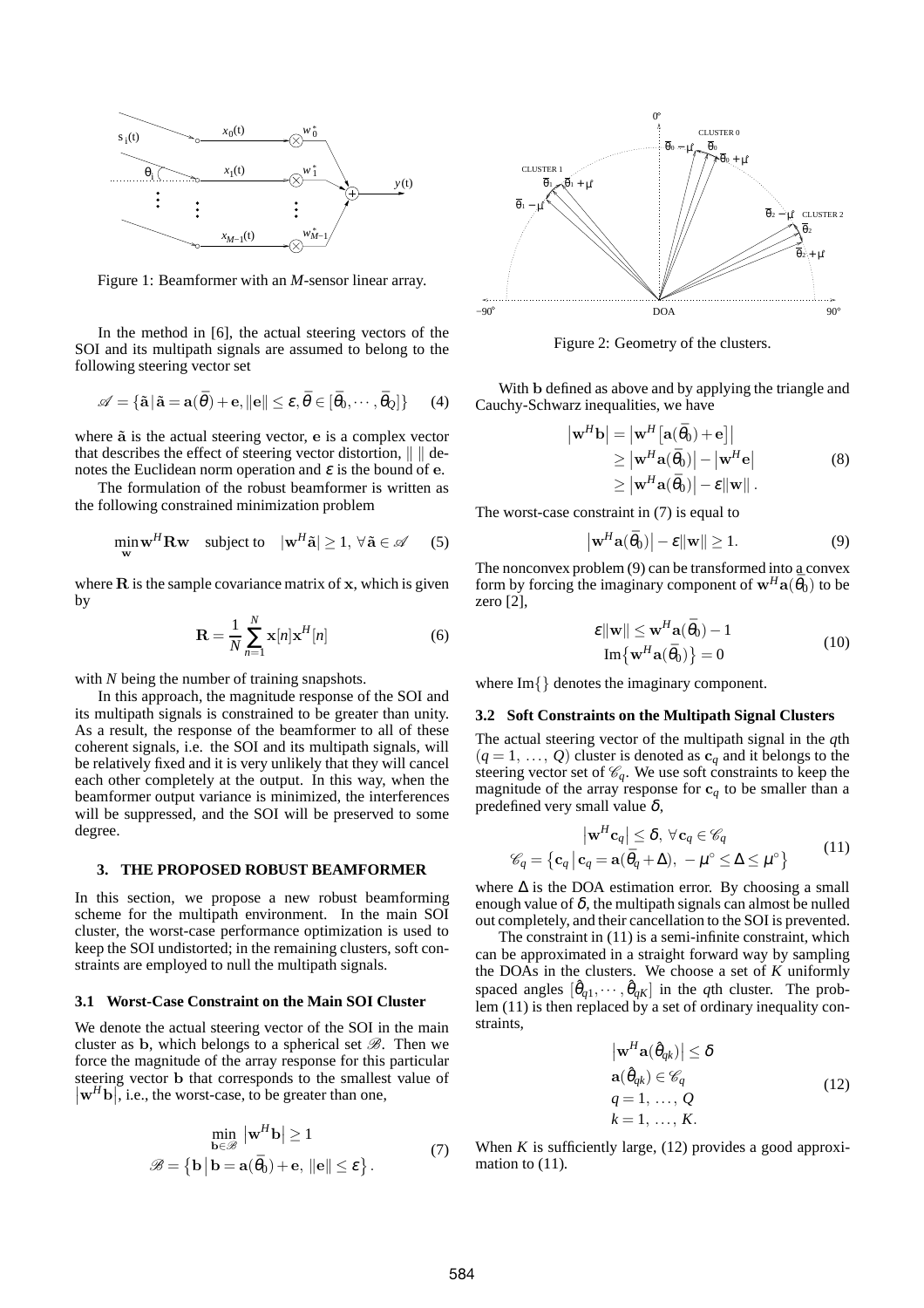# **3.3 The Robust Beamformer**

Our robust beamformer is constructed by minimizing the output power under the worst-cast constraint (7) and the soft constraint (11), which is expressed as

$$
\min_{\mathbf{w}} \mathbf{w}^H \mathbf{R} \mathbf{w} \quad \text{subject to} \quad \min_{\mathbf{b} \in \mathcal{B}} |\mathbf{w}^H \mathbf{b}| \ge 1
$$
\n
$$
|\mathbf{w}^H \mathbf{c}_q| \le \delta, \, \forall \mathbf{c}_q \in \mathcal{C}_q. \tag{13}
$$

In (13), the worst-case constraint guarantees the distortionless response for the SOI with steering vector mismatches. On the other hand, the multipath signals with DOA mismatches are well suppressed by the soft constraints. As a result, signal cancellation caused by correlation is prevented and robustness against DOA estimation errors is achieved.

By substituting (10) and (12), the problem in (13) is then converted into the following formulation,

$$
\min_{\mathbf{w}} \mathbf{w}^H \mathbf{R} \mathbf{w} \quad \text{subject to} \quad \varepsilon \|\mathbf{w}\| \le \mathbf{w}^H \mathbf{a}(\bar{\theta}_0) - 1
$$
\n
$$
\text{Im}\{\mathbf{w}^H \mathbf{a}(\bar{\theta}_0)\} = 0
$$
\n
$$
|\mathbf{w}^H \mathbf{a}(\hat{\theta}_q_k)| \le \delta \qquad (14)
$$
\n
$$
\mathbf{a}(\hat{\theta}_{qk}) \in \mathscr{C}_q
$$
\n
$$
q = 1, \dots, Q
$$
\n
$$
k = 1, \dots, K
$$

which can be solved efficiently using the second-order cone programming (SOCP) based approach [12, 13].

## **4. SIMULATIONS**

In our simulations, a uniform linear array with 20 sensors spaced half a wavelength apart is used. We assume the SOI has two multipath signals, and there are four uncorrelated interferences with interference-to-noise ratio (INR) of 30 dB. The noise signals are spatially white Gaussian. The actual DOA of the SOI falls in the cluster with a pre-estimated centre  $\bar{\theta}_0 = 10^\circ$ , and the estimated cluster centres for the two multipath signals are  $\bar{\theta}_1 = -15^\circ$  and  $\bar{\theta}_2 = 40^\circ$  respectively. In all examples, the cluster radius is  $\mu = 2^{\circ}$  except for the example of Fig. 5 where its value varies. For the soft constraint in the multipath clusters, 10 samples per degree are used and the value of  $\delta$  is 0.01. In each simulation run, the actual DOA of the SOI and the multipath signals are randomly generated in their clusters; the multipath attenuation factor  $\rho_a$  is randomly generated in the region  $[0.1, 1]$  and the phase shift  $\phi_q$  in the region  $[0,2\pi]$ . DOAs of the interferences are randomly generated in the region  $[-90^\circ, 90^\circ]$  with at least 10 degrees apart from each other and the pre-estimated cluster centres, except for the example of Fig. 4 where the DOAs are specified. 1000 training snapshots are used for the received data. The SeDuMi [14] and YALMIP [15] MATLAB toolboxes are used to compute the weight vector of our robust beamformer. The simulation results are obtained by averaging 500 independent runs.

In the first example we compare the output signal-tointerference-plus-noise ratio (SINR) of the proposed method and the method in [6] with respect to the steering vector distortion bound coefficient <sup>ε</sup>. The input signal-to-noise ratio (SNR) of the SOI is 10 dB for both methods. It is shown in Fig. 3 that for all the values of  $\varepsilon$  the proposed method has



Figure 3: Output SINR versus  $\varepsilon$ .



Figure 4: Beampatterns.



Figure 5: Output SINR versus  $\mu$ .